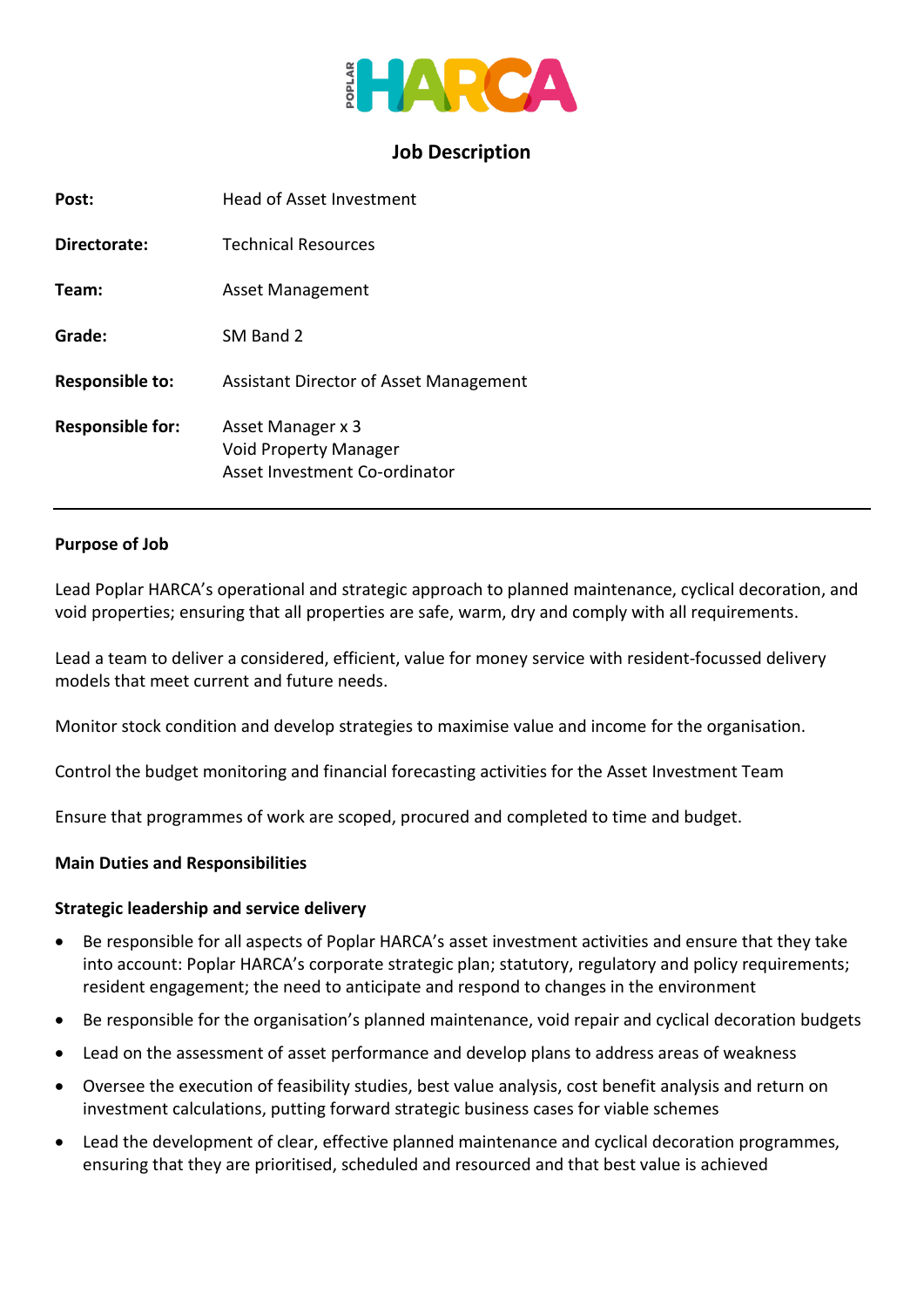- Oversee the delivery of planned maintenance and cyclical decoration programmes to time and budget
- Lead the regular review of Employers Requirements and oversee the effective handover of new assets
- Lead on the decommissioning and disposal of assets
- Lead on party wall, right to light and major insurance issues
- Develop and review policies and procedures related to the team's work
- Provide specialist technical advice and training on relevant legal, policy and procedural issues
- Initiate and lead projects that respond to changes in the law, best practice and strategic direction
- Lead a "health and safety first" approach to all activities including the assessment and mitigation of risk

## **Procurement and contract management**

- Be responsible for the procurement, leaseholder consultation, contract management and performance monitoring of all asset investment related contracts
- Monitor contractor performance, ensuring that any areas of weakness are addressed
- Ensure that all contracts are procured and managed in line with all obligations

## **Monitoring and reporting**

- Lead on the collation of asset data and develop and maintain Poplar HARCA's stock condition database
- Champion high standards of data management and oversee the regular auditing and validation of data
- Develop and maintain robust financial controls and provide regular budget monitoring reports
- Monitor, analyse and act upon performance information to ensure that objectives are achieved
- Provide regular progress reports to CMT, Poplar HARCA's Board and Committees on all aspects of strategy and performance relating to planned maintenance, void properties and cyclical decorations
- Procure, manage and implement the regular, independent review of stock condition information

# **Team development**

- Be responsible for the line management and career development of Asset Investment Team members
- Co-ordinate and manage workloads to ensure the efficient execution of asset investment programmes
- Develop, manage, motivate, monitor, support and train staff
- Regularly review competency and develop training plans to address any areas of weakness

#### **General**

- Deputise for the Assistant Director of Property Services
- Deal with, and respond to, all asset investment related correspondence and complaints
- Keep up to date with developments in legislation and best practice, including new technologies
- Work with staff from across the organisation to resolve problems and improve services
- Perform other duties as may be reasonably required by your line manage
- Conduct yourself in line with Poplar HARCA's policies, procedures, rules and standards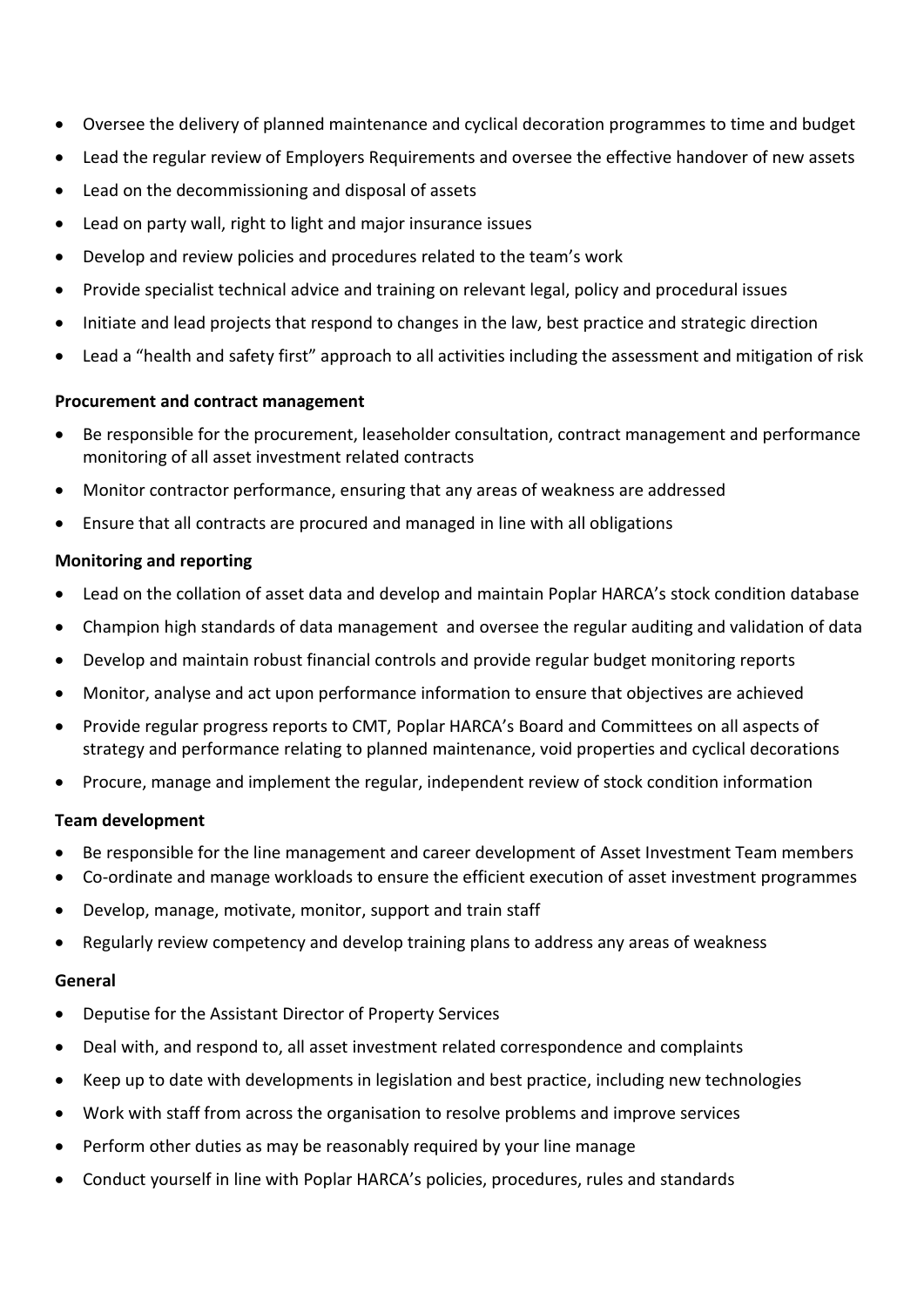Undertake out of hours work as required